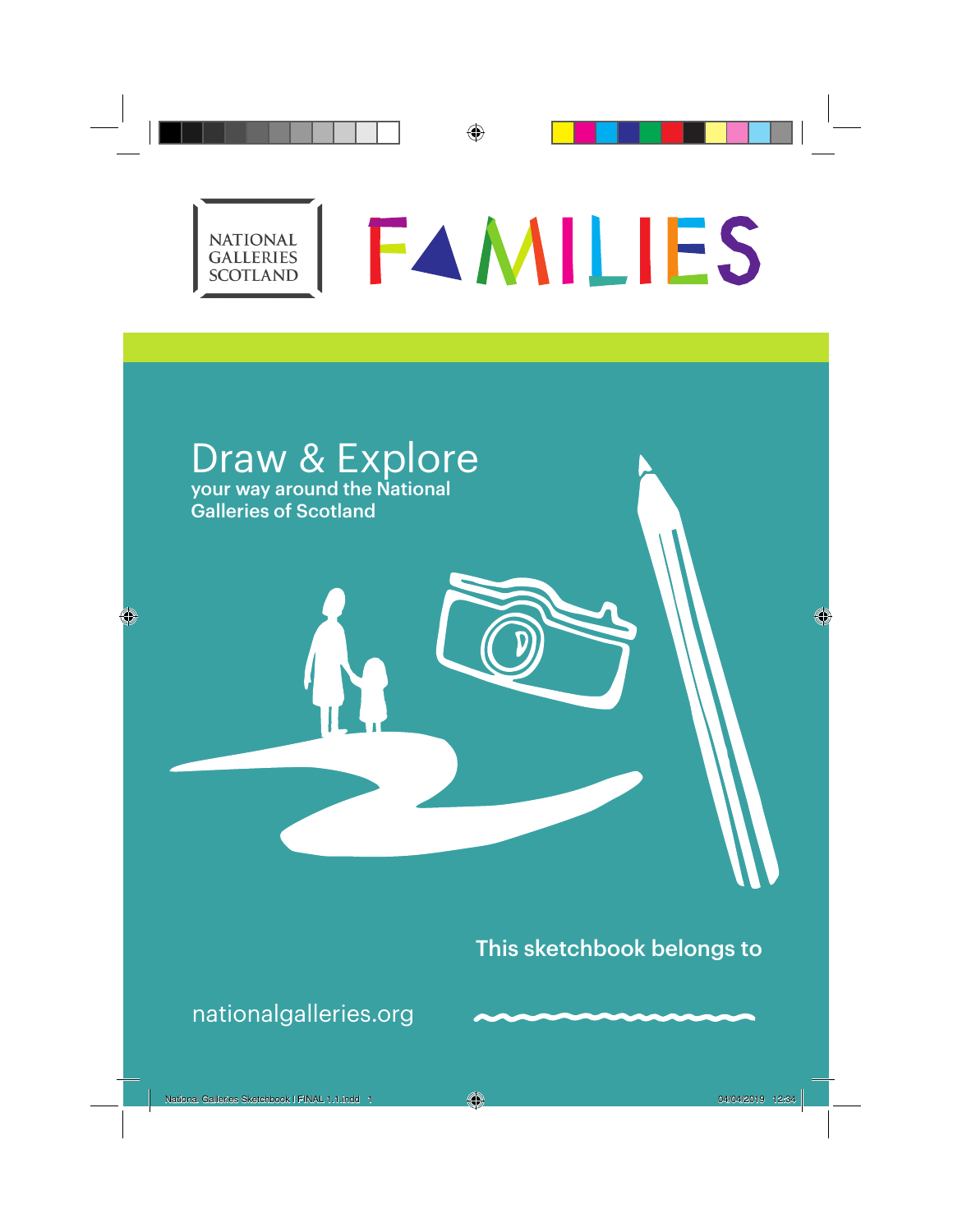## **Scottish National Gallery**

*The world's greatest art in the heart of Edinburgh.*



## **Explore the galleries to find...**

Something that reminds you of **someone you know**

Something that reminds you of **Scotland today**

An artwork that you can **copy using your body**

The Scottish National Gallery can be found just off Princes Street, in the city centre.

An artwork that you'd **love to make yourself**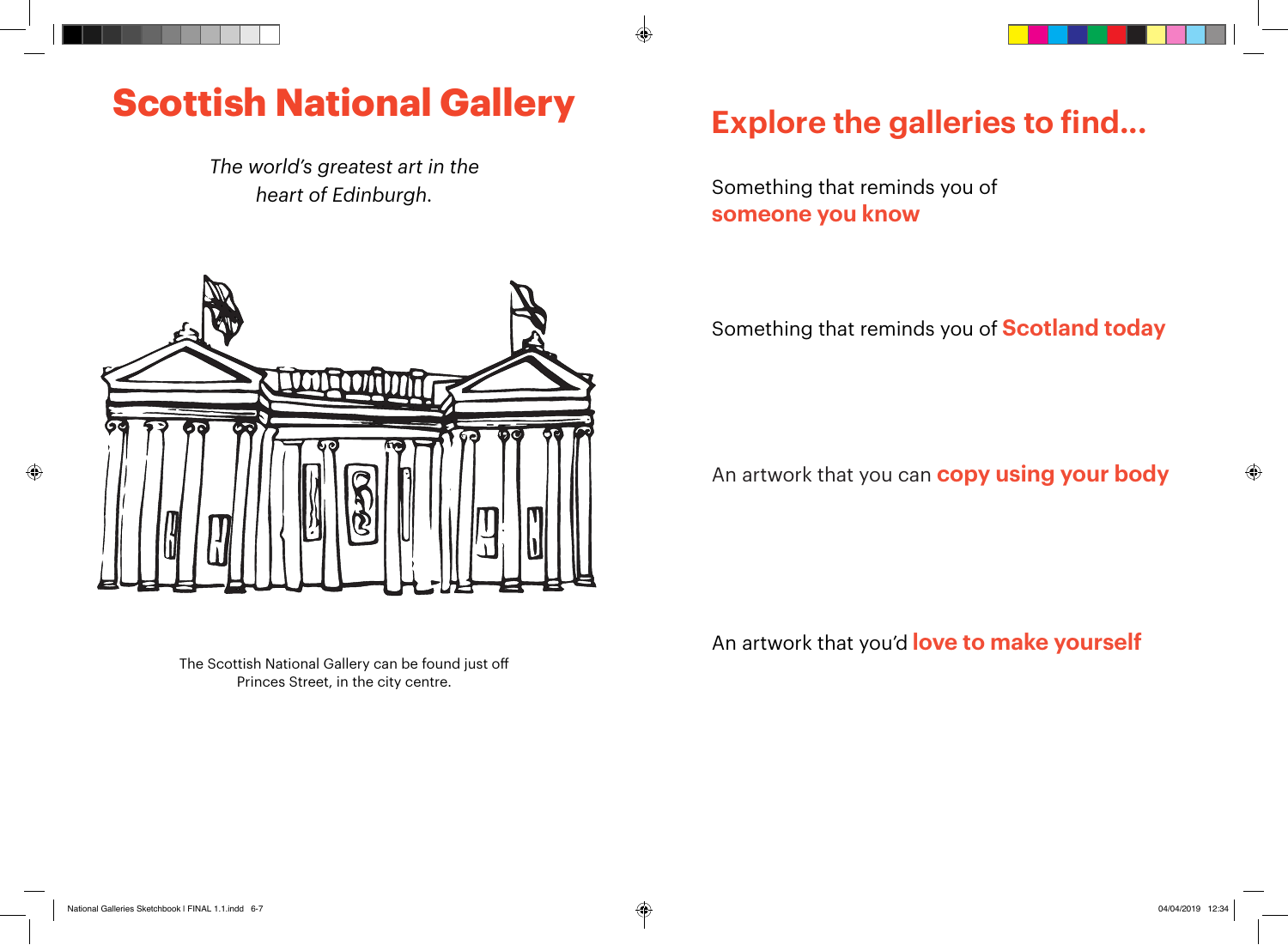**Use these pages** to capture your day, or fill them with your own art when you get home.